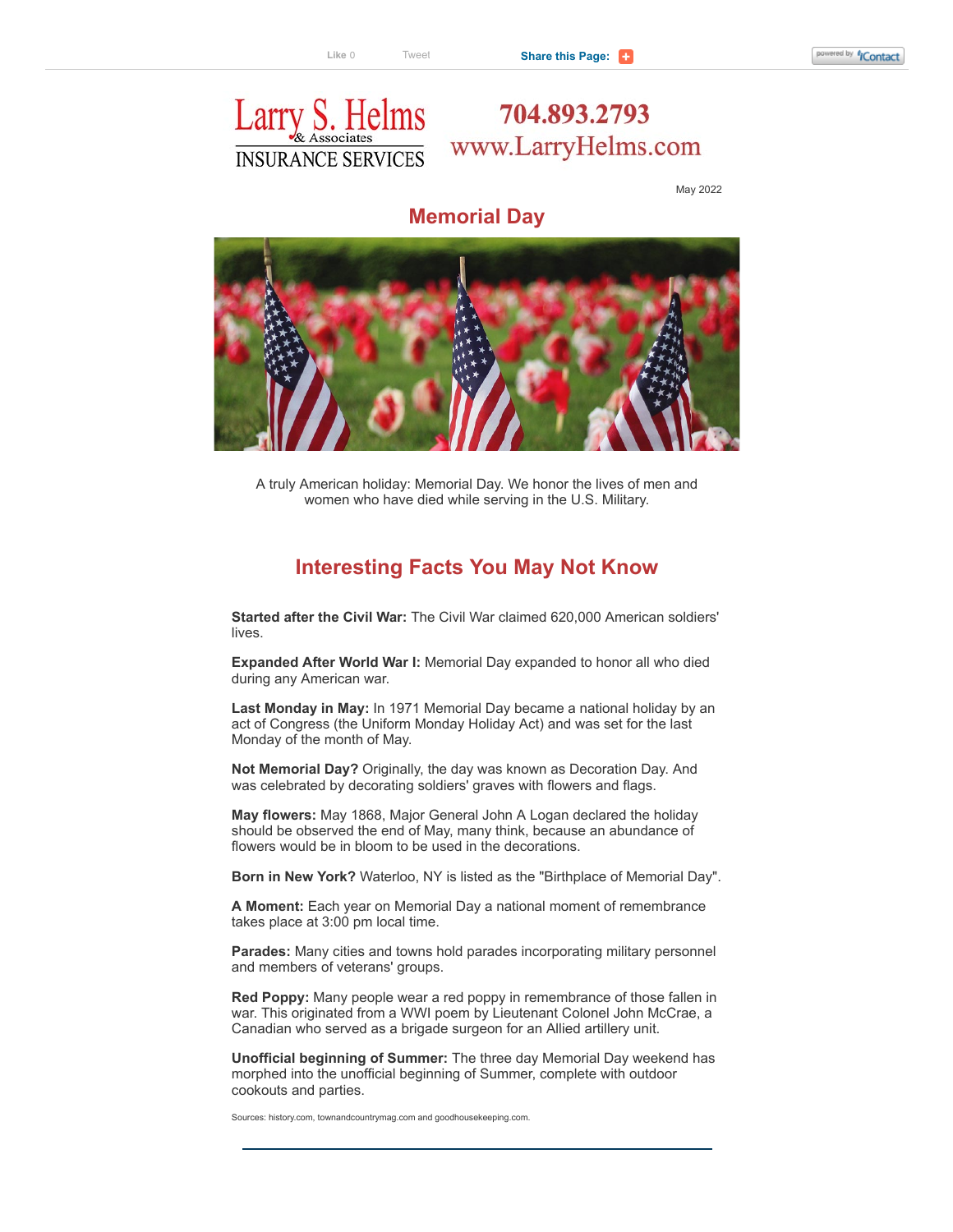



My family and I are proud to be Americans, and to have served this country's military. My dad, five brothers and I have all served in various branches of military service. Dad served as a Forward Observer in France in WWI. My wife's father and his 2 brothers served in the Navy. During WWII, the eldest brother's ship was attacked by the Japanese -- there were no survivors.

Old photos (above) show the brave men our father served with. And the USS Manchuria brought him home.

Source: Larry S. Helms

**[LarryHelms.com](https://click.icptrack.com/icp/rclick.php?cid=1718624&mid=197265&destination=https%3A%2F%2Fwww.larryhelms.com%2Fourteam%2F&cfid=25983&vh=1f7de45f480d50da4799bb09ca1c5e64452c4f6bc03135d94bdaa376a29c6bca) - Our Team can find the right solution for you!**